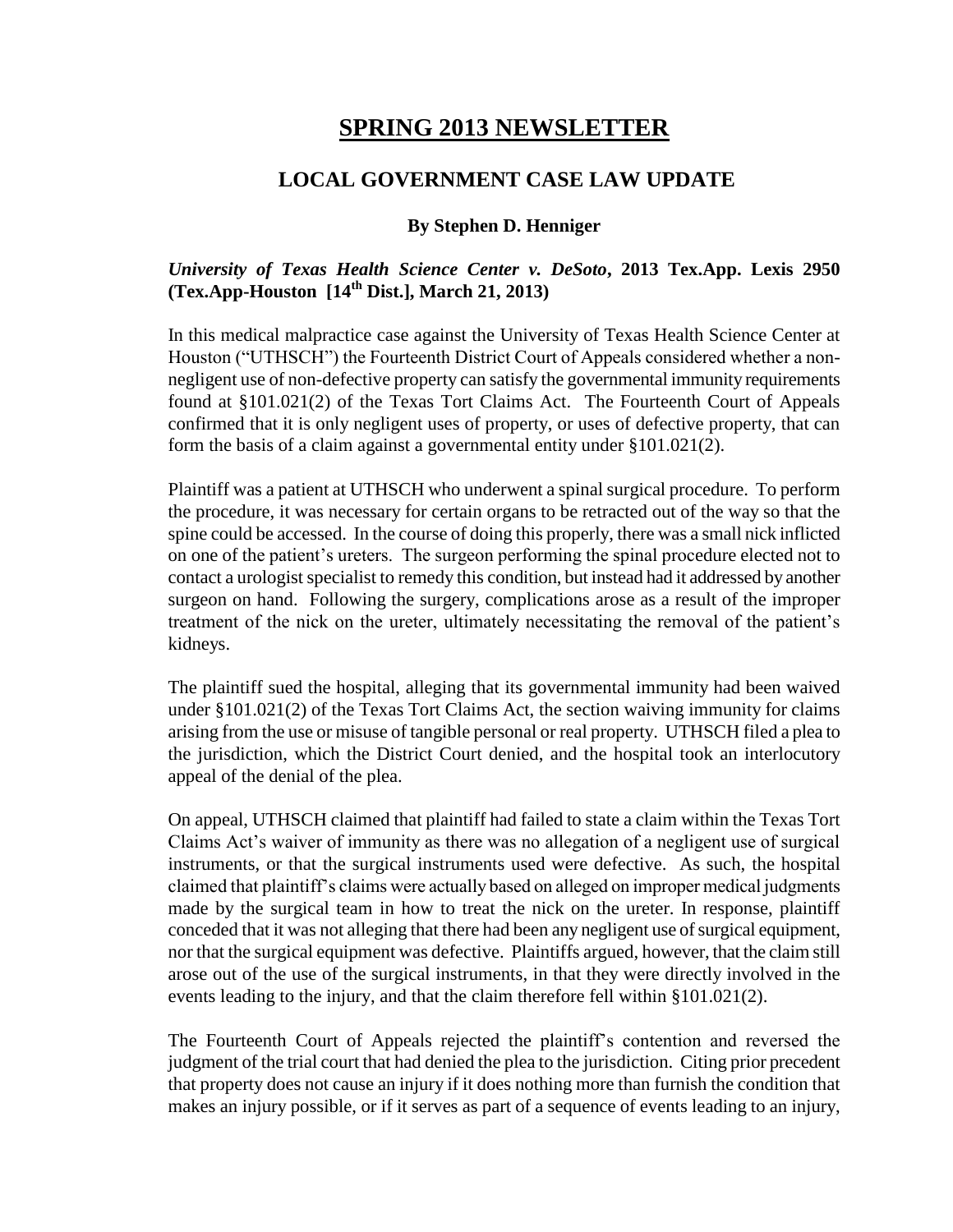the Fourteenth Court of Appeals held that only *negligent* use or misuses of tangible personal property, and/or defective property can support a cause of action under §101.021(2) of the Texas Tort Claims Act. The plaintiff was not claiming any negligent use or misuse of property, nor that any property was defective, but was instead taking issue with the medical judgments made by the surgical team in deciding how to treat a condition discovered during the surgery. Immunity is not waived for such causes of action.

#### *University of Texas at Arlington v. Williams***, 2013 Tex.App. Lexis 3985 (Tex.App.—Ft. Worth, March 28, 2013)**

In this case, the Second Court of Appeals found that attending and exiting a sporting event is not conduct that falls within the Recreational Use Statute found in the Texas Practice  $\&$ Remedies Code §75.001, *et. seq.*. The court further found that a governmental entity has sufficient notice under the Texas Tort Claims Act of a claim by a person when the claim is derivative of the claim of a spouse who has given proper notice under the Texas Tort Claims Act.

In this case, the plaintiffs attended their daughter's high school soccer game at the University of Texas at Arlington's Maverick Stadium. After the game, plaintiff Sandra Williams walked down the stadium stairs to wait for her daughter. She stopped next a gate that had a chain and padlock, and placed her hand on the gate. When she did so, the gate swung open and she fell approximately five feet onto the track below, breaking her left arm and a rib.

Sandra Williams and her husband sued the University of Texas at Arlington, alleging that the swinging gate was inadequately secured and constituted a premises defect. Sandra brought claims for her personal injuries, and Steve Williams asserted a claim for loss of consortium.

The University filed a Plea to the Jurisdiction and Motion to Dismiss, asserting that attending a sporting event is a recreational use governed by the Recreational Use Statute. As such, the University owed the plaintiffs only the duty owed to a trespasser to not injure them by gross negligence, malicious intent, or bad faith. The University contended the plaintiffs had no evidence of such conduct and therefore the case should be dismissed. The University further moved for dismissal of plaintiff Steve Williams' claims, as he had not provided the University of notice of claim under §101.101 of the Texas Tort Claims Act. The District Court denied the University's plea, and the University filed an interlocutory appeal.

On Appeal, the Second Court of Appeals affirmed the District Court. First, the Court found that a person's purpose in entering a sporting facility is not controlling in determining if a claim falls within the Recreational Use Statute. Rather, it is what the person is doing when they are injured that controls whether a claim is governed by that statute. Plaintiff Sandra Williams was not playing soccer, nor did she enter the facility to play soccer when she was injured. Rather, she had entered the stadium for the purpose of watching a soccer game, and was exiting the premises after having viewed that soccer game when she was injured. The Court found that neither spectating a sporting event, nor exiting after spectating a sporting event is like the activities listed as recreational under the Recreational Use Statute. Further,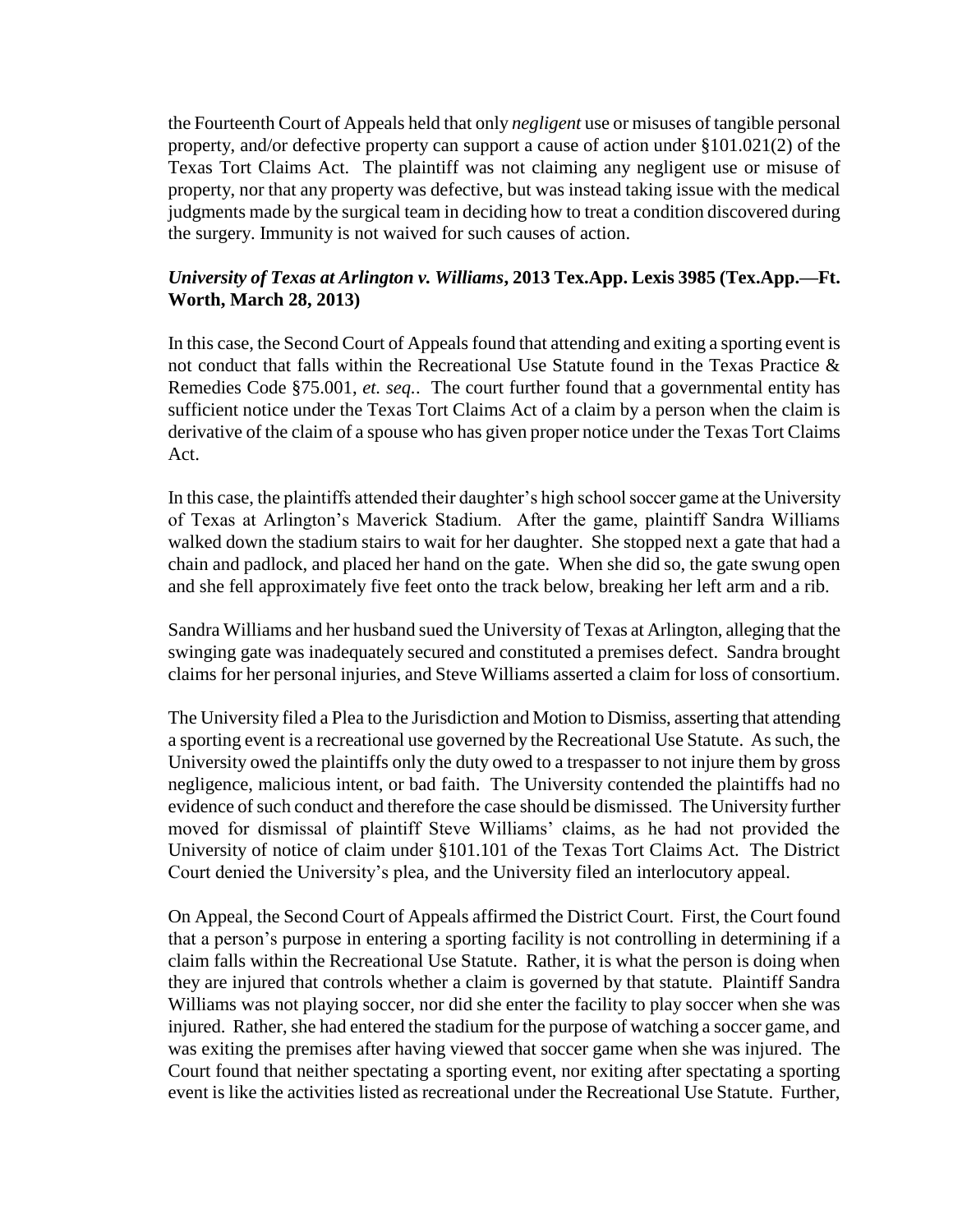spectating a sporting event does not fall within the Recreational Use Statute's catch-all definition of "any other activity associated with enjoying nature or the outdoors." The court found that spectating a soccer game and departure from a stadium after spectating the game are not associated with nature or the outdoors, but are associated with enjoying a sporting event. As such, the Court held that plaintiffs' claims were not governed by the Recreational Use Statute.

In regards to the notice of claim issue, the Court cited longstanding precedent holding that the notice provision of the Tort Claims Act requires the governmental unit to receive notice of the damage or injury claimed, the time and place of the incident, and a description of the incident. Further, if the governmental unit receives constructive or actual notice, rather than formal written notice, it must further receive information advising of its potential fault. Thus, Plaintiff Steve Williams would not be required to provide formal notice to the University if it had actual notice of the damage or injury claimed, the incident giving rise to the injury or damage, the time and place of the incident, as well as subjective awareness as well of its potential fault. It was undisputed that plaintiff Sandra Williams had provided the University with formal notice of her claims in full compliance with §101.101 of the Texas Tort Claims Act. The University had therefore been put on notice of all the information required by the statute, and that Sandra Williams was asserting that the University was potentially at fault for her injuries. The Court held that if the University was on notice of Sandra's injury and its potential fault for it, than it was on notice of Steve Williams' injury as well, as the loss of consortium claim is derivative of plaintiff Sandra Williams' injuries.

## *Hopkins v. Strickland***, 2013 Tex. App. Lexis 2982 (Tex. App.-Houston [1st Dist.], March 21, 2013)**

In this case by a former police chief against the mayor of a municipality, the  $1<sup>st</sup>$  District Court of Appeals considered whether allegations of slander and malicious prosecution could be subject to the immunity provided by §101.106(f) of the Texas Tort Claims Act.

Plaintiff was the former police chief of Liverpool, Texas, who retired shortly after the Defendant was elected mayor. Plaintiff then sought employment as police chief at the nearby city of Danbury. Danbury's mayor spoke to the Defendant and met with him on another occasion to discuss the Plaintiff's qualifications for employment. Plaintiff alleges that during those conversations, the Defendant defamed him by reporting that Plaintiff was dishonest, non-proficient, and not capable of doing the job of police chief.

Additionally, at around the same time, the Liverpool City Council authorized the Defendant to institute collection efforts to recover funds that had been improperly paid to a former City of Liverpool employee. The Defendant met with a representative of the Brazoria County District Attorney's office to discuss the issue, and, in the course of that conversation, allegedly discussed the possibility of pursuing criminal charges against the Plaintiff for misappropriation of city funds.

Plaintiff sued Defendant alleging causes of action for slander and malicious prosecution.